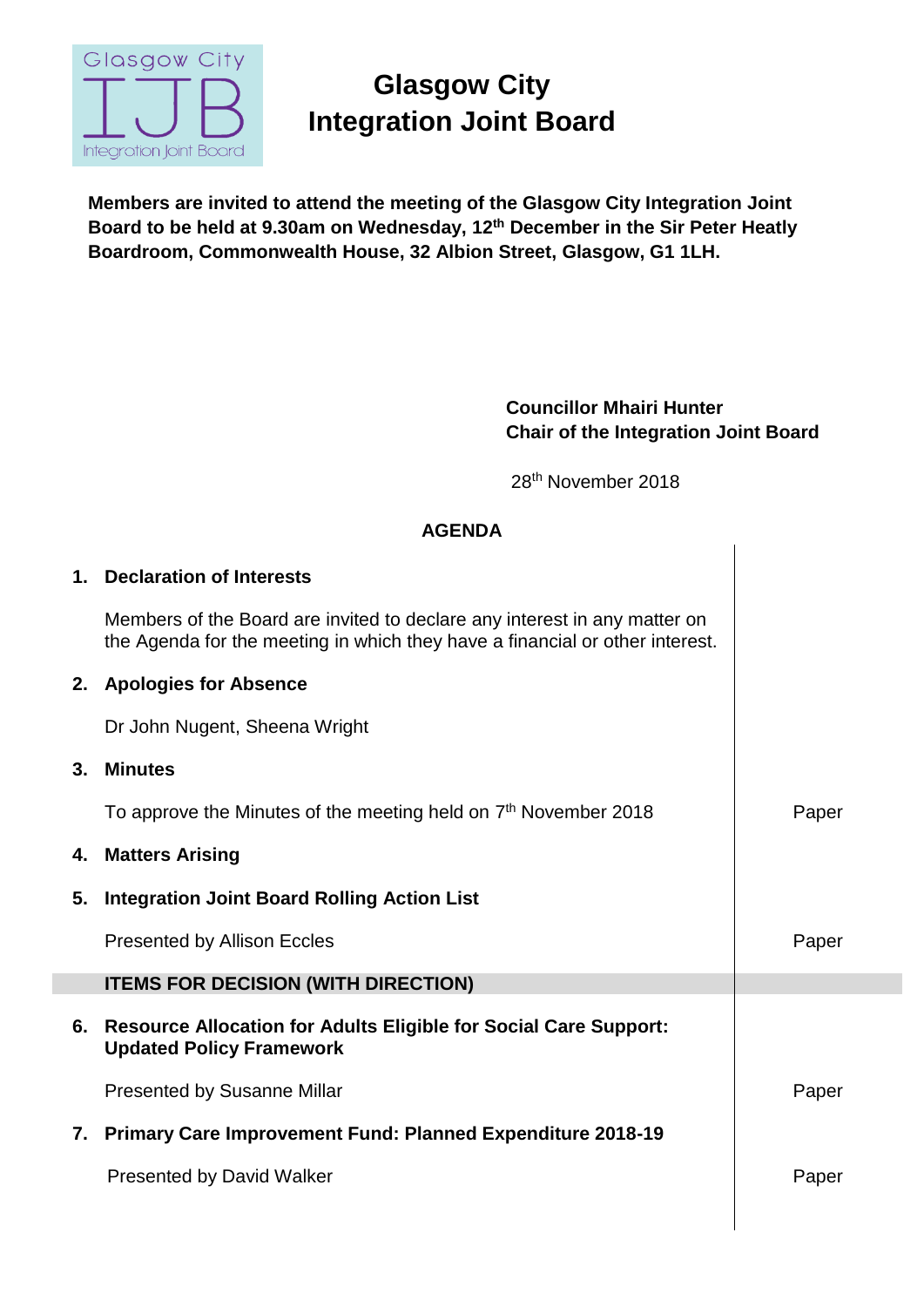| 8.  | Alcohol and Drug Partnership: Priorities for Additional Investment                       |       |
|-----|------------------------------------------------------------------------------------------|-------|
|     | <b>Presented by Susanne Millar</b>                                                       | Paper |
| 9.  | <b>Glasgow City HSCP Workforce Plan</b>                                                  |       |
|     | <b>Presented by Sharon Wearing</b>                                                       | Paper |
|     | 10. Glasgow City Integration Joint Board Budget Monitoring for Month 7 /<br>Period 8     |       |
|     | <b>Presented by Sharon Wearing</b>                                                       | Paper |
|     | <b>ITEMS FOR DECISION (NO DIRECTION)</b>                                                 |       |
| 11. | <b>Proposed Changes to IJB Committees</b>                                                |       |
|     | <b>Presented by Allison Eccles</b>                                                       | Paper |
| 12. | <b>Glasgow City IJB Records Management Plan</b>                                          |       |
|     | <b>Presented by Allison Eccles</b>                                                       | Paper |
| 13. | <b>Carers (Scotland) Act 2016 Short Break Statements</b>                                 |       |
|     | <b>Presented by Susanne Millar</b>                                                       | Paper |
|     | <b>ITEMS FOR NOTING</b>                                                                  |       |
|     |                                                                                          |       |
| 14. | HSCP Q2 Performance Report 2018/19                                                       |       |
|     | <b>Presented by Duncan Goldie</b>                                                        | Paper |
| 15. | <b>North East Health and Social Care Hub</b>                                             |       |
|     | <b>Presented by Sharon Wearing</b>                                                       | Paper |
| 16. | <b>Transformational Change Programme: Overnight Supports - Progress</b><br><b>Report</b> |       |
|     | <b>Presented by Susanne Millar</b>                                                       | Paper |
| 17. | <b>Criminal Justice and Community Justice Overview</b>                                   |       |
|     | <b>Presented by Susanne Millar</b>                                                       | Paper |
| 18. | <b>Glasgow City Integration Joint Board - Future Agenda Items</b>                        |       |
|     | <b>Presented by Allison Eccles</b>                                                       | Paper |
| 19. | <b>Next Meeting</b>                                                                      |       |